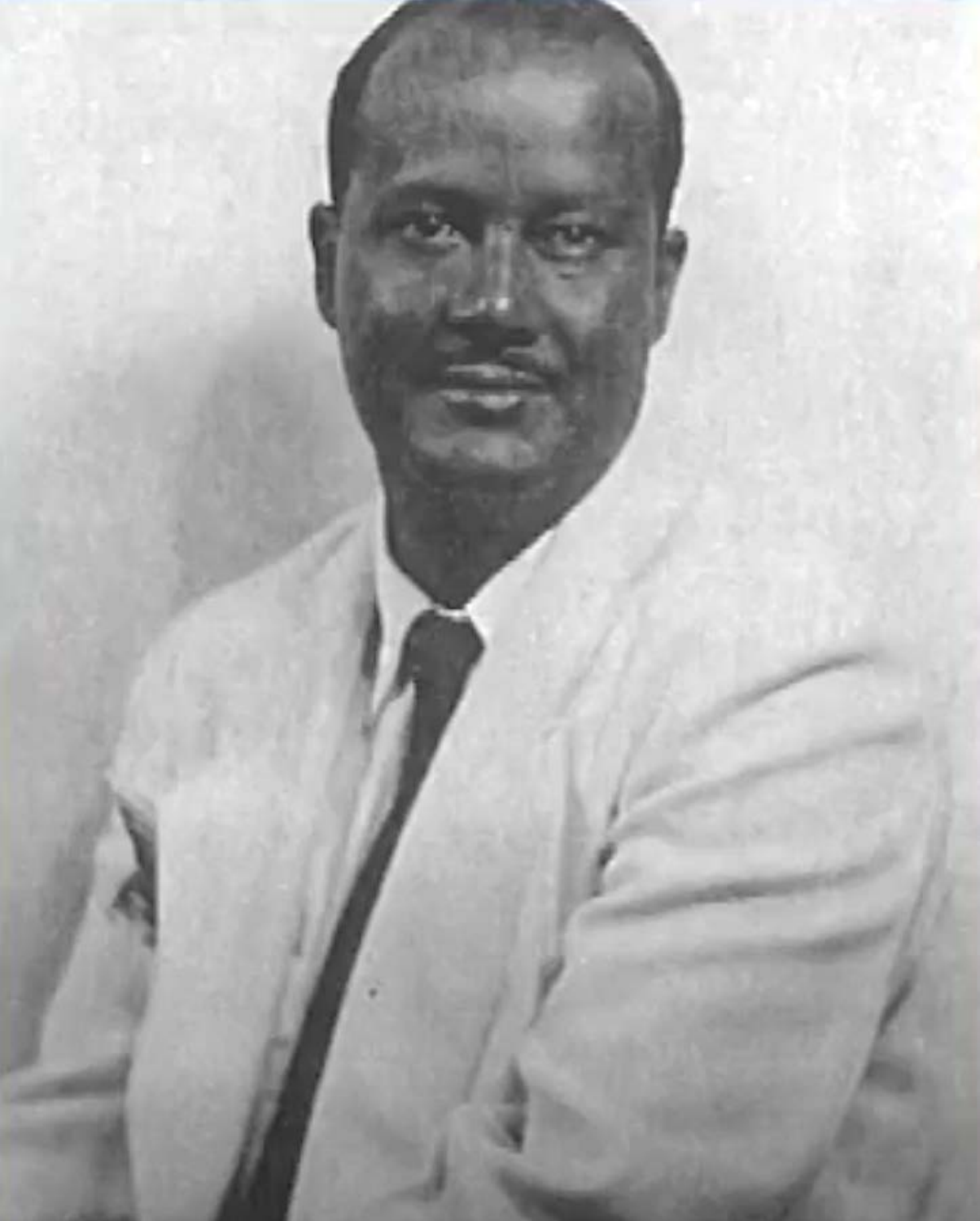Louis E Brown, Sr. was born on August 22, 1919. Brown was born two years after the 1917 Transfer of the Danish West Indies to the possession of the United States Virgin Islands. Brown grew up in an uncertain time when the Virgin Islands conscious was awakening, and residents were calling for equitable treatment and citizenship under the U.S. Flag. Brown spent his life aiding in the progression of these islands.

Louis E Brown grew up in Frederiksted town and attended the St. Patricks's School. Brown served in the U.S. Army as a sergeant major from 1944 -1946 in the 872nd Port Company. Following his discharge, Brown returned to St. Croix.

Along with several notable Virgin Islanders, Brown noted that they had experienced racism and bigotry while serving in World War 2 by fellow service members. To combat his frustrations, Brown mobilized his energies towards equality for people of color along with Walter I.M Hodge, Darwin Creque, and others in forming the Progressive Guide Party, which grew out of the Liberty Party and became the Republican Party of the Virgin Islands.

Brown's children Velma (Stepdaughter), Louis Jr, Madga, Raymond, Ariel (deceased), and Marjorie, recall growing up in a home with both Democratic and Republican values as his wife, Sylvia Brown, was a staunch Democrat.

While expressing and developing his ideas in grassroots organizations, Brown worked at the Virgin Islands National Bank. In 1947, Brown accepted his first position with the V.I. government.

Brown served in many official capacities. He served as Assistant Director of Civil Defense and advanced to the position of Commissioner of Labor and Agriculture when the department was a single entity. Under his leadership, the Labor and Agriculture Department implemented a Co-op program giving farmers more access to consumers. Brown also established agricultural relationships with surrounding Caribbean islands and imported several types of mango and banana trees planted on the Lower Love Fairgrounds.

Moreover, as commissioner, Brown was charged with several beautification projects. The projects included the Limpricht Park revitalization project along with the highly successful five corners beautification project, which unfortunately is de-funded.

Brown also spearheaded the Frederiksted Pool Recreational Center project as Commissioner of Labor and Agriculture. There was a plaque bestowed on the property honoring him. The recreation center is now called the Vincent Mason Coral Resort

Likewise, Brown, along with Agriculture and Labor staffers as well as Administrators, was the driving force behind developing Cramer's Park as a premier beach recreational site. Brown recognized the unique position of the Virgin Islands and worked tirelessly to assist in the economic progress of St. Croix as well as ensure that residents are treated equitably.

As a member of the Virgin Islands Housing Board for several years, Brown fought diligently along with others to provide affordable housing for both lower and middle-income families in the territory. Brown himself grew up in a modest home in Frederiksted to Mr. and Mrs. Ernest Brown. Brown would often speak to his party members and close friends about his ideas to provide more robust economic growth and opportunities for residents. As an adult, Brown was often called the Mayor of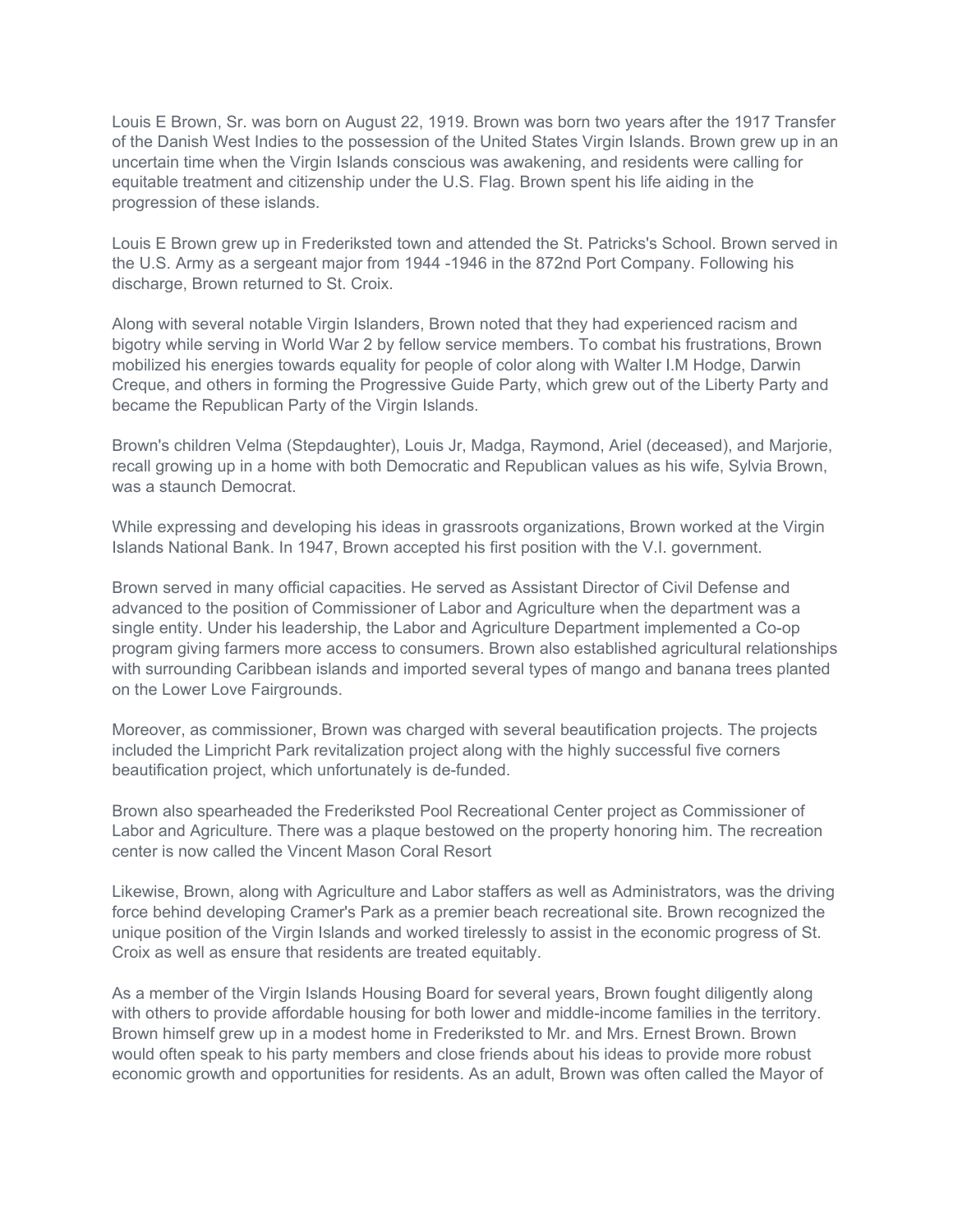Frederiksted. Brown's great-niece, Claire Roker, has taken over the title and is a notable influencer in the Frederiksted District.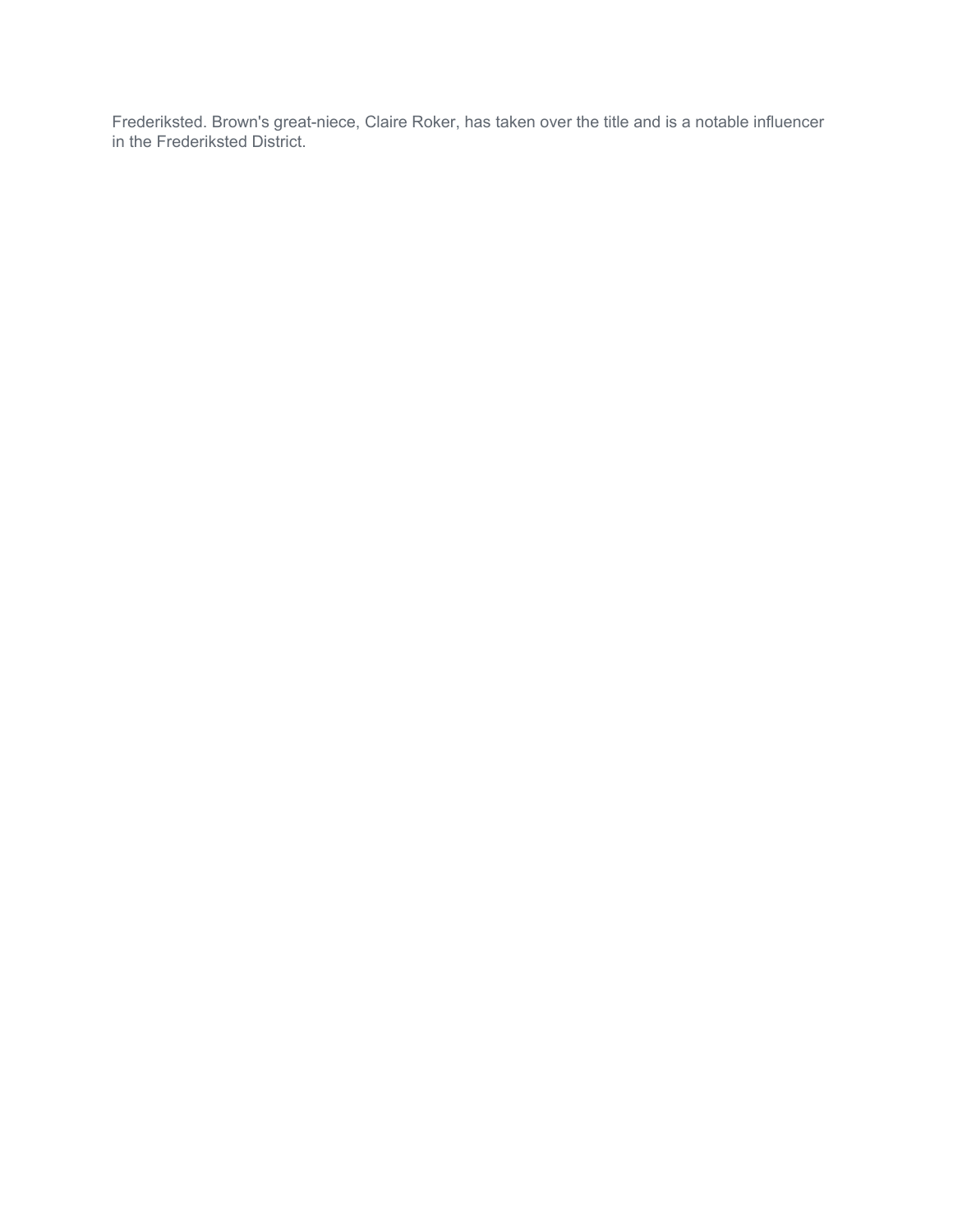I grew up in Christiansted, and I would often walk the routes between one grandmother home to the other. My maternal grandmother Sylvia Todman-Brown was a very sharp dresser. I would often look thru our family's photo albums and view photos of her and her sister growing up in Free Gut.

Speaking with my aunt Velma Farrelly, my grandmother's first child, I came upon lots of information that I never knew. My aunt informed me that she was quite close to Sylvia's grandmother, Rosalyn Levy. I had never heard the name before our conversation. Rosalyn lived with her daughter Constantia Bushbee and her children Sylvia and Kathlene and Bobby Todmann in a home directly behind what is now Balters Restaurant. Aunty Vel recalled that the entire neighborhood looked out for one another's children. If she wandered far from home, a neighbor always scolded her and demanded that she stay closer to her house. Aunt Vel said that people were involved in one another's daily lives even if persons liked it or not.

Three blocks up my paternal family were raising a huge family that consisted of many girls. One of my family members who was a librarian and genealogy enthusiasts documented a lot of the families history. In 1875 we find that a John Joseph Cartier confirmed in the Lord God of Sabbathe Lutheran Church in Christiansted after previously being a Roman Catholic. Two weeks later he married Anna Maria that supposedly came from the Belgian Congo and was brought to the Virgin Islands to work for a French family.

The couple had five children, which included Valdemor Christian Cartier. John Joseph Cartier bought #21 Queen Cross Street on August 18th, 1883 and #16 Queen Cross Street on August 2nd, 1888. I think about the great accomplishment John had by purchasing two properties as a person of color at that time, but John wasn't the only one. The Free Gut community was made up of free blacks buying property in the area. One hundred and thirty-six years later, the property is still in the Cartier- Phaire family.

Valdmemore Christian was my grandmother, Violet Cartier's, father and my father, Stephen Cartier-Brown's grandfather.

Violet and some of her sisters moved to New York in the 1950s. Many Virgin Islanders relocated to New York in the 1920s throughout the 1960s. My father was born in New York, but he came home every summer as a teenager. My father and my grandmother Violet eventually moved back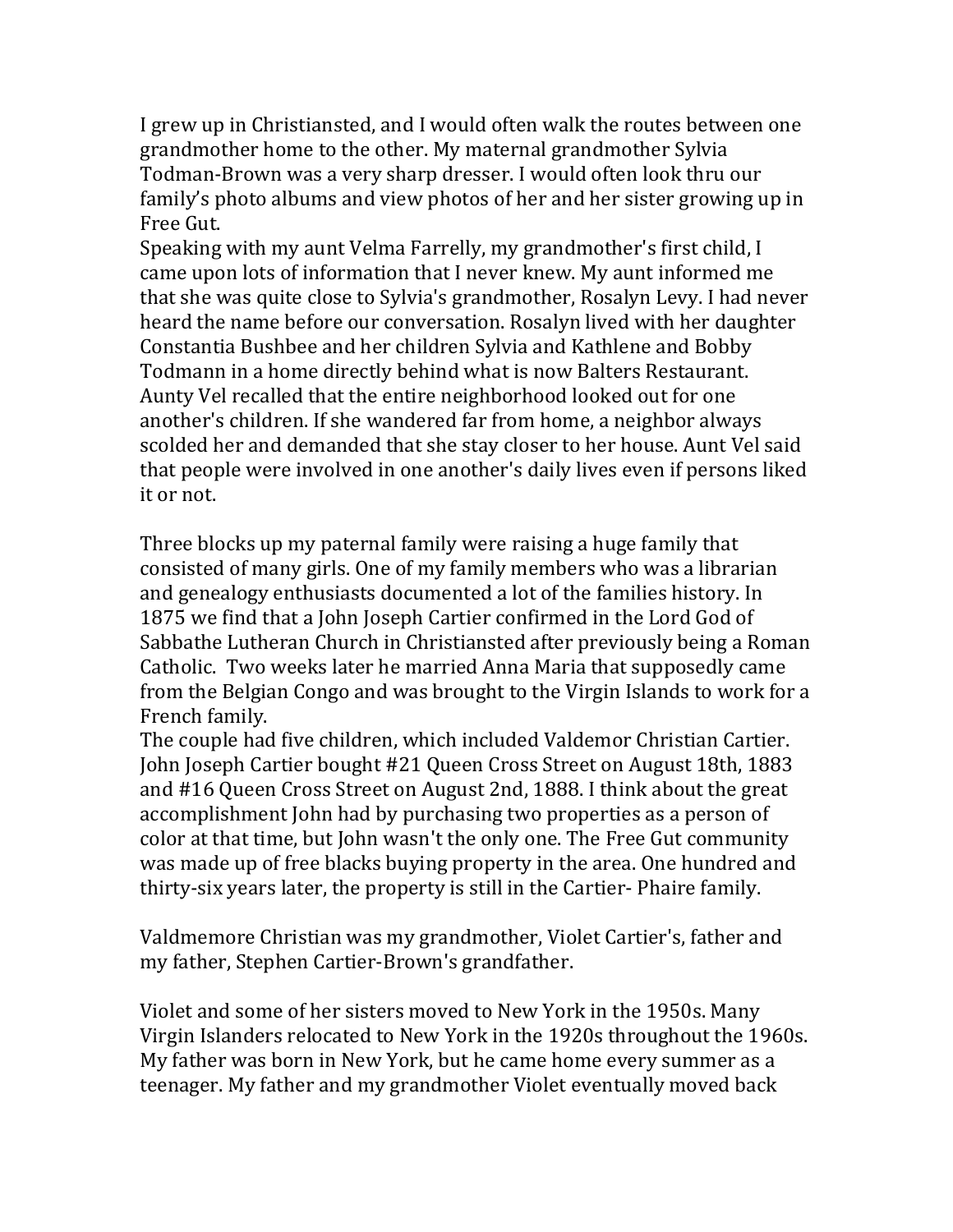home and was the last persons to reside at #21 Queen Cross street until it tragically burnt down in the late 90s. I spent a lot of time in the home as a child.

My maternal grandmother married Louis E. Brown, a Frederiksted man. The paradise community off of the Melvin Evans Highway is his namesake. As it has been told, the relationship was filled with gossip because women from Christiansted rarely married men from Frederiksted and vice versa. Sylvia and Louis Brown resided in Christiansted in around the Free Gut throughout their lives. My mother, grandmother, brother as well as myself, lived on Strand Street until I was a teenager.

The passage in this book, "Forgotten Lands" Edition 1 made me go back and question many of my relatives, some whom I've even become distant. I learned a lot of new things about myself, and the challenges as well as the wins the people of Free Gut experienced. I believe persons must have an understanding as well as an appreciation of the past. The Virgin Islands is a beautiful place with many stories.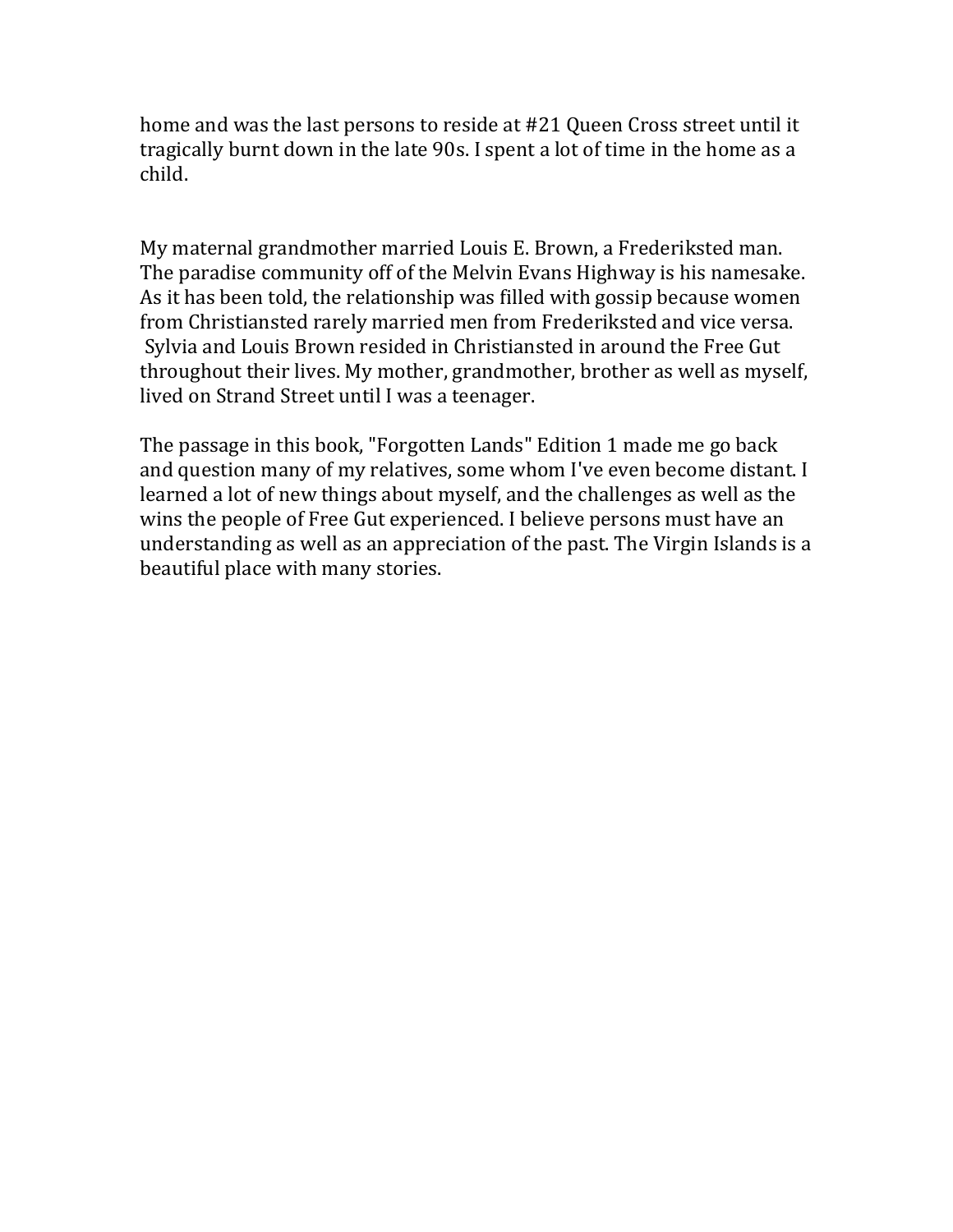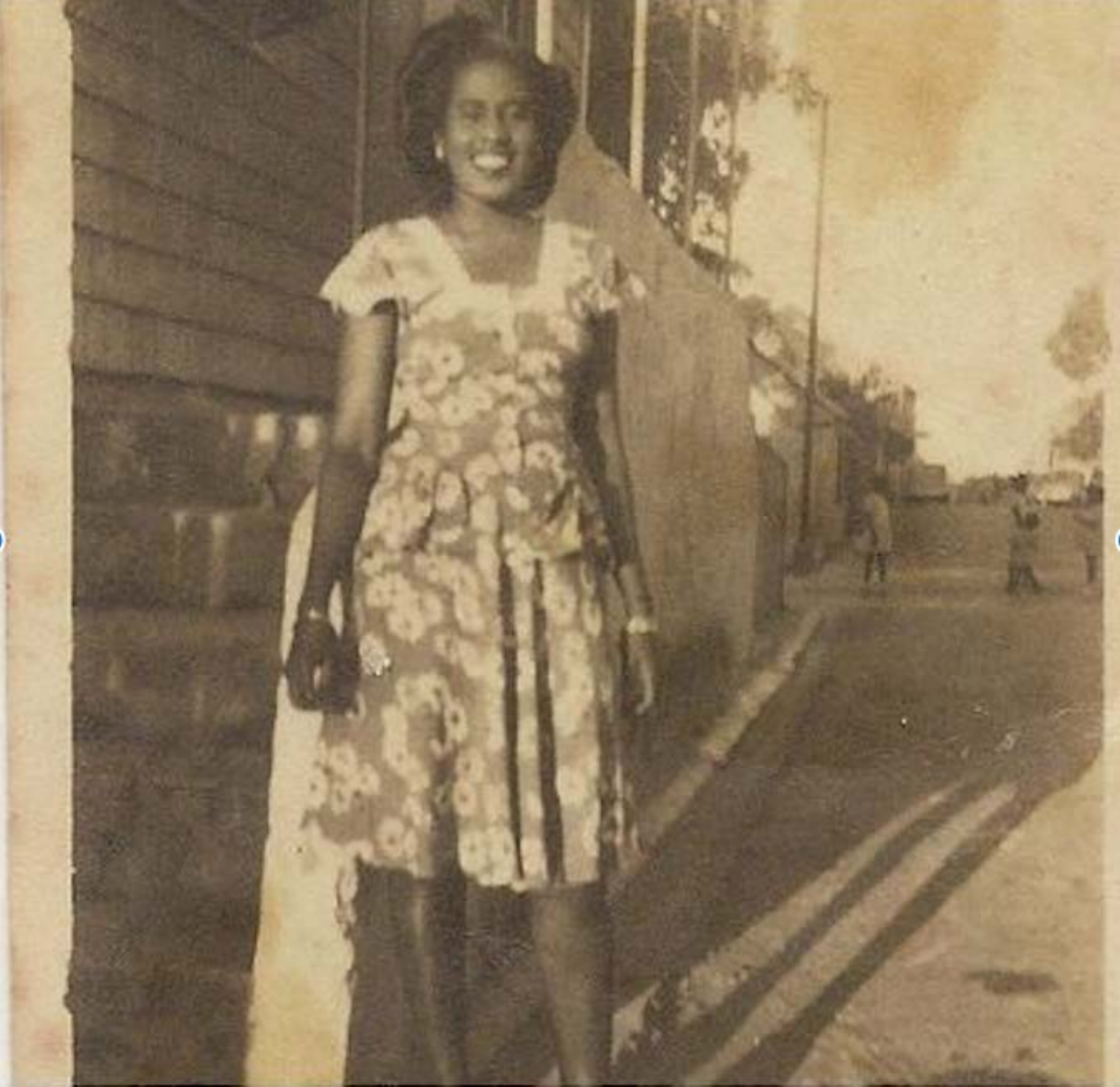

"I think about the great accomplishment John had by purchasing two properties as a person of color at that time, but John wasn't the only one. The Free Gut community was made up of free blacks buying property in the area. One hundred and thirty-six years later, the property is still in the Cartier-Phaire family."

"Free Gut" by Chalana Brown (@chalana\_vi) for Volume 2

Order now!... See More

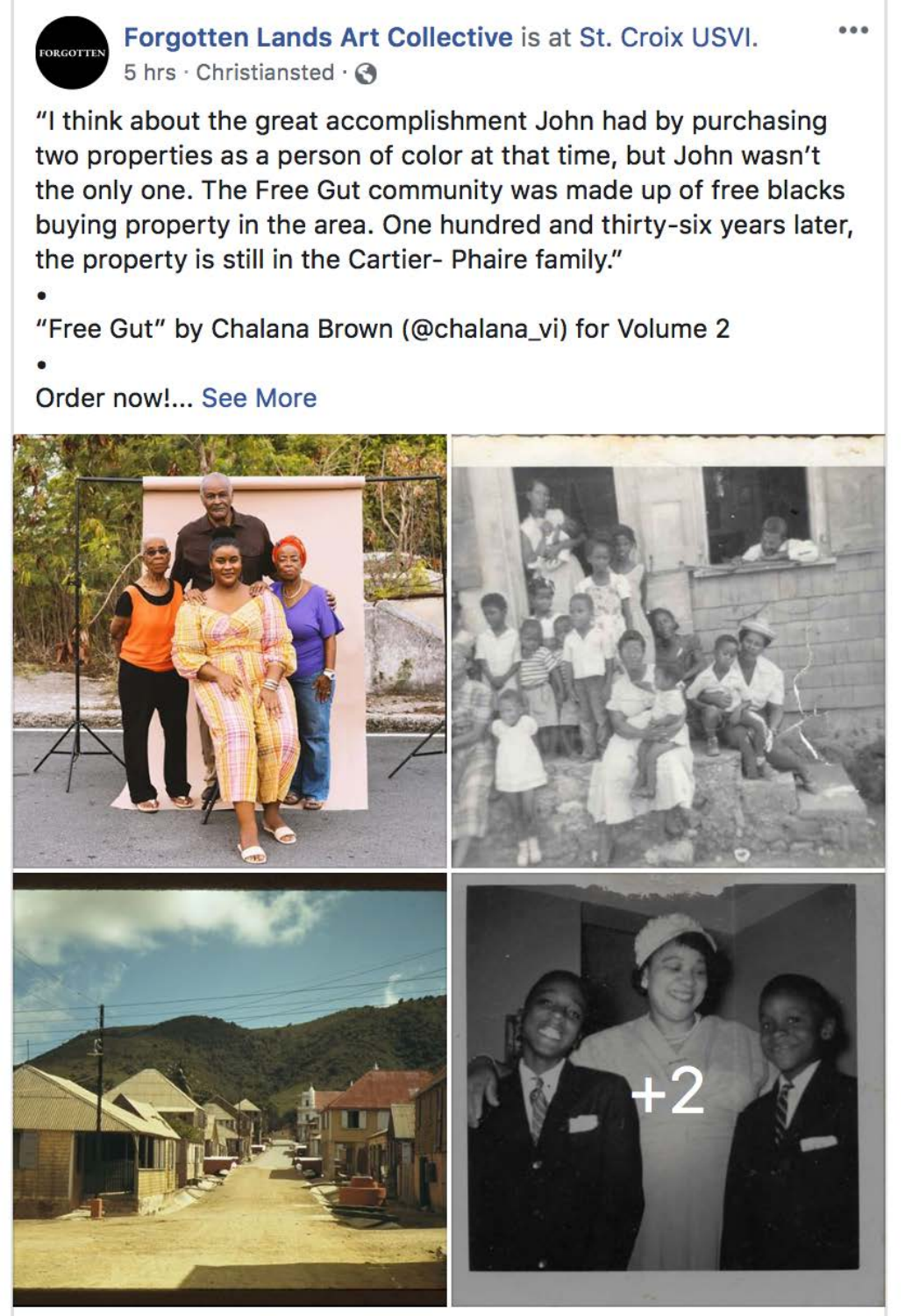